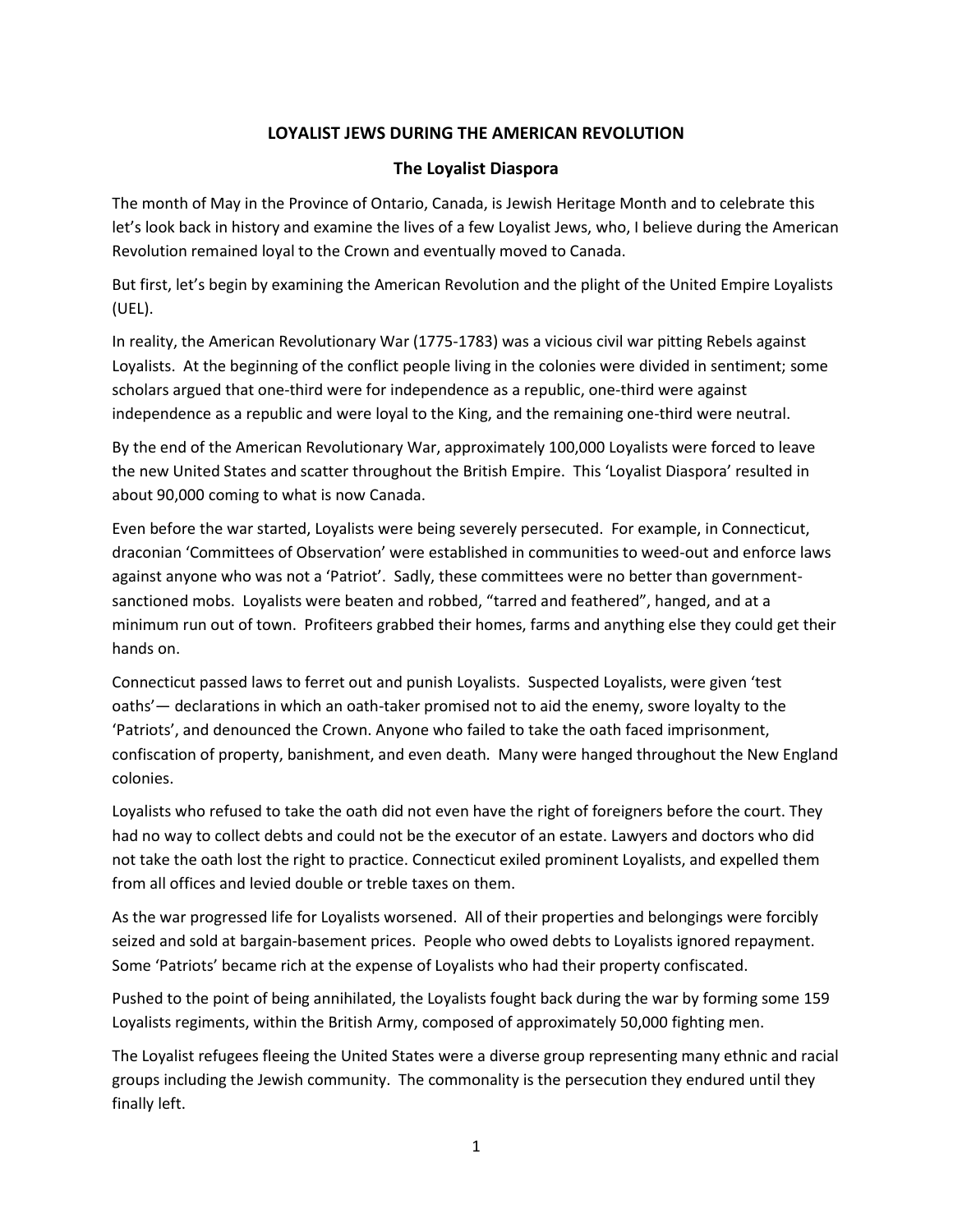American Historians first incorrectly thought all colonial Jews were Rebels but this is far from true. This conclusion has since been debunked, having been based on limited historical evidence. Research has now shown that, like many religions and cultural groups, Jews were found in both Rebel and Loyalist camps. One challenge in researching Jewish Loyalists: Often they are not identified as Jews in historical documents. Some historians have been forced to make educated guesses based on predominantly-Jewish surnames.

Hart is a common surname among Jews of colonial America and also among those who remained loyal to the Crown during the American Revolutionary War, as evidenced in some of the examples below.

**The Hart family of Newport, Rhode Island were** Jewish Loyalists who did not survive the American Revolutionary War. Many members of this family remained loyal to the Crown during the war. When the British evacuated that city in 1779, many naturally followed the British to the New York City area. Some settled on Long Island. The Rebels later attacked this settlement. Despite a spirited defence in a makeshift fort, Isaac Hart, a merchant, was killed "with the greatest brutality by the rebels for his attachment to Great Britain."

**Samuel Hart** was a merchant and politician who lived in Philadelphia and New York City prior to the end of the American Revolutionary War. He was part of the exodus of Loyalists who departed New York in 1785, destined for Nova Scotia. Hart set-up shop in Halifax, where his business initially prospered. He lived in a mansion on a large country estate in nearby Preston.

His biographer notes: "Not content with material success, Samuel Hart aspired to social recognition, even if that required suppression of his Jewish identity. In March 1793, he had himself baptised an Anglican and by 1801 he owned a pew in St. George's Anglican Church in Halifax."

By the early 19th century, however, Hart's mercantile business failed. The stress was too much; in 1809 he was legally declared insane. He died the next year, "a pathetic figure who spent the last days of his life chained to the floor of a room in his Preston mansion."

**Ezekiel Hart** life shows that the Jewish experience in early Canada was not always positive. Ezekiel Hart, in early 19<sup>th</sup> century Lower Canada (Quebec) encountered this first hand.

Ezekiel Hart was not a Loyalist, but rather a native of Canada, being born in Trois Rivières in 1770. He was the son of Aaron Hart, who entered British Canada in 1760, when British arms had recently defeated the French at Québec and Montréal. Aaron Hart has been called the "virtual founder of the Jewish community in Canada," and supported the British during the Rebel invasion of Canada in 1775- 1776.

Interested in local politics, Ezekiel successfully ran for his hometown seat in the Legislative Assembly of Lower Canada (Quebec) in 1807. Unfortunately, Jews in Canada had fewer rights than Christians in this period of Canadian history. Despite Hart's attempts to simply modify the Christian components of the standard oath required of all members of the legislature, his political enemies forced the issue. Hart was ejected by a resolution of the assembly, which was upheld by the British colonial secretary, Lord Castlereagh. Jews did not obtain full rights as citizens in Lower Canada until the 1830s.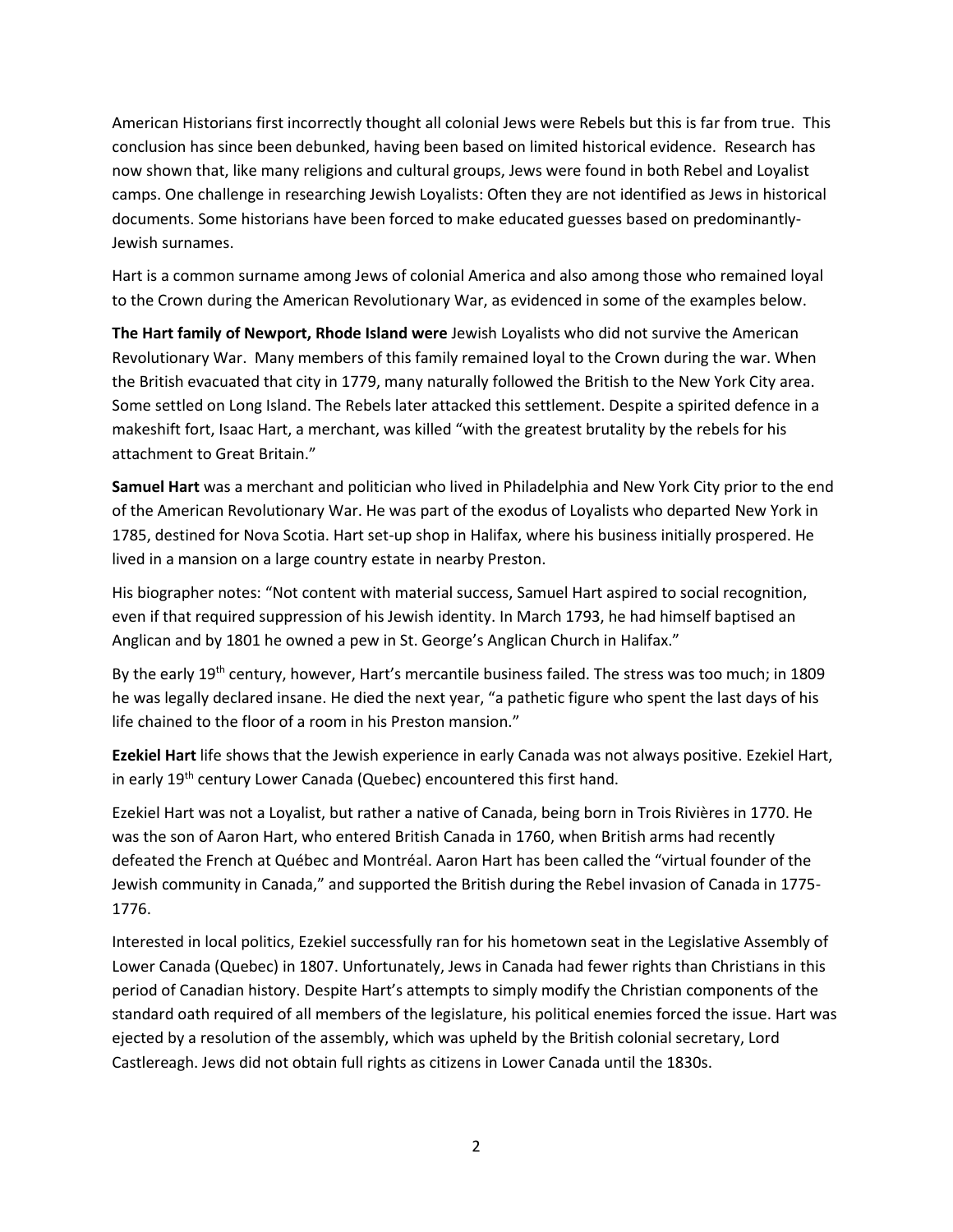**Abraham Florentine**, a Jew if Italian origin, was a dry good merchant before the war. He had establishments in New Jersey and in New York City. He was a Loyalist, and at the end of the war he joined the migration northward, settling in Digby, Nova Scotia. He soon left for England to settle his financial claim with the government. He was unsuccessful in this regard, and returned to the United States of America where he appears to have reintegrated himself into American society, a rarity for Loyalists who were usually most unwelcome in their native colonies.

Lastly, let's look at the interesting life of one **Barrak (Baruch) Hays**, a Loyalist Jew who fled New York City in the spring of 1783 to Montréal, where he was reunited with his brother Andrew - a member of the city's resident Loyalist community.

His father, Solomon Hays had emigrated from the Netherlands to the colony of New York in the 1720s. Solomon ran a mercantile business -- **he** and his wife **Gitlah** became prominent members of New York City's Jewish community. Their eldest son, Barrak followed in his father's footsteps, establishing a business based in both New York and Newport, Rhode Island. **Andrew**, a younger son, decided to take advantage of new business opportunities in Montréal when New France became part of an expanded British Empire. He settled there sometime after 1769 and became involved in the city's thriving fur trade.

Because the colonial Jewish businessmen had a record of providing the British forces with needed provisions during the Seven Years War, they once again became suppliers with the outbreak of the revolution. Some sold military provisions to the British troops and German mercenaries in Canada as early as 1775 while others did the same within the rebellious colonies following the British occupation of New York City in August of 1776. Barrak Hays was one of those businessmen or -- as he later described himself -- an "auctioneer in the city of New York".

Some historians claim that Hays initially sided with the Patriots and served as a member of a local militia (giving him the rank of lieutenant). They are clearly unaware that Hays had taken a strong Loyalist stance by October (and again in November) of 1776 when he and 500 other New Yorkers signed their names to a petition to the British for "restoring peace in His Majesty's colonies". Hays and other leading members of the Jewish community said that they opposed the "unprovoked rebellion" even though it was at "the risk of our lives and fortunes".

Hays not only sided with the Crown in the opening months of the American Revolution, he also came to the aid of his synagogue when he learned that the British had plans to turn it into a military hospital. The historian N. Taylor Phillips notes that Hays was one of three men who "*prevailed on the British not {TO} do with the synagogue as they had with most of the other churches in the city. They had turned them into hospitals, riding academies, barracks and things of that kind.*"

However, the synagogue did not escape vandalism. British soldiers broke into it, destroyed some of the furnishings, and damaged the Torah and other holy writings. This incident prompted Barrak Hays to place an advertisement in *Rivington's Royal Gazette* in which he offered a reward of five guineas for the "*return of two sets of Hebrew parchment rolls taken out of the synagogue*" on September 10, 1782.

To its credit, the British army publicly whipped the vandals who desecrated the synagogue. Centuries later, the holy books that had been damaged by the soldiers still bear the "marks of desecration".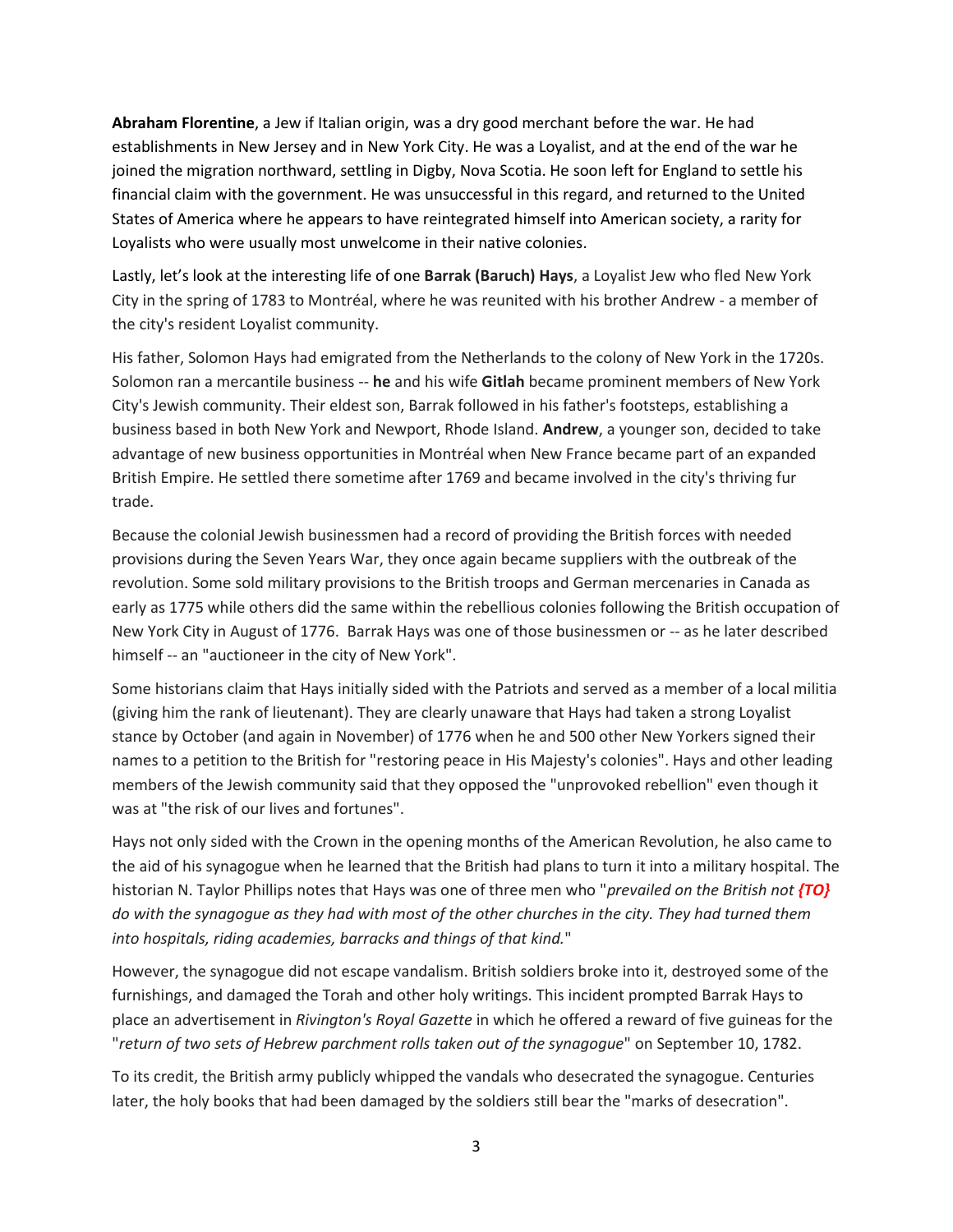In addition to his business connections with the British army, Hays was employed as an "officer of guides", receiving five shillings a day for his services. This position may have drawn **UPON** Hays' knowledge of trade routes and business contacts within the rebelling colonies, a resource that would be invaluable to British officers in their pursuit of rebel forces in unfamiliar terrain. Hays fulfilled this role up until June of 1783.

Hays sensed the inevitable victory of the Patriots so in August 1782, he posted an advertisement in New York's Loyalist newspaper saying that he planned to sail for Europe and wanted to "settle accounts and dispose of his wares".

However, he didn't go to Europe in 1782, **BUT** decided to go to Montréal **INSTEAD**. In April 1783, Hays wrote to Sir Guy Carleton, the British commander-in-chief, asking for assistance in leaving New York City. He had "with others" purchased "a small vessel to go to Quebec" although he did not know "what line of business there to pursue". Hays needed six months of back pay as "an extra guide" to help finance his flight to safety. He also hoped that Carleton would write him a recommendation to Frederick Haldimand, the Governor of Canada.

Four months later, Hays was in Montréal where he wrote directly to Haldimand to outline his situation. The Jewish merchant recounted his "loyalty to the best of sovereigns" and how he "was obliged to leave New York and retire to some place where he might remain in quietness with his family". Although he did not give a precise number, Hays described himself as "having a very large family to support" and hoped that the governor could either continue to pay him as an officer of guides or give him an appointment in Montreal. If a government position was unavailable, Hays asked Haldimand to "grant him a commission as an auctioneer in the city of Montreal".

Unfortunately, we do not know how Haldimand responded to Barrak Hays' request. But we do know that Hays stayed in Canada for at least a decade and that his brother Andrew was near at hand.

Upon his arrival in Montreal sometime after 1769, **Andrew Hays** joined the local Jewish congregation, becoming one of its leading members. In 1777, Montreal's Jews felt they were able to build and support a synagogue, Shearith Israel Congregation -- the first in Canada.

By the time that Barrak arrived in Montreal, Andrew and his wife Abigail were able to provide Barrak and family with both a place to stay and a synagogue in which to worship. Montreal's Jewish community -- which now included Loyalist refugees as well as those who remained loyal throughout the revolution-- -was made up of businessmen, fur traders, and army personnel. It is estimated that 10% of Montreal's merchants were Jewish. Most were Sephardim, having left Spain and Portugal to settle in North America and were designated as "Sephardim" by other Jews. Andrew Hays' son, **Moses Judah Hays**, would later become a municipal leader, serving as Montreal's chief commissioner of police and organizing the city's first water-works.

Details about the lives of the Loyalists, Barrak and Andrew Hays, begin to peter out after the massive refugee resettlement that followed in the wake of the American Revolution. The fate of Barrak Hays, is uncertain. Described by one historian as a "stormy and controversial" man, Hays may only have stayed in Montreal for a decade before moving on to other opportunities. A list of 113 members of a Masonic Lodge in Newport, Rhode Island "previous to the 24th of June, 1791" includes Barrak Hays' name. Given